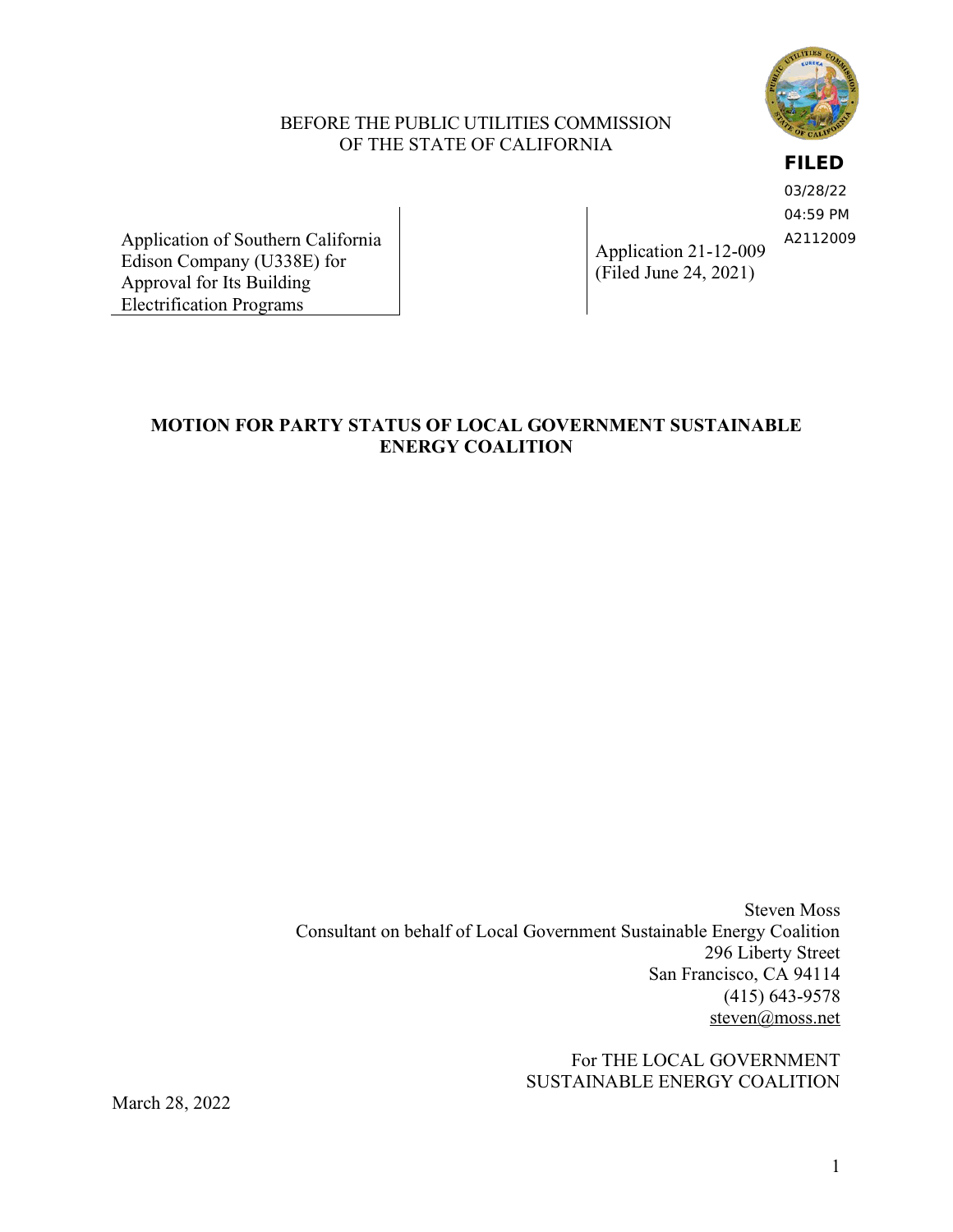### **I. Introduction**

Pursuant to Rule 1.4 (a)(4) of the Rules of Practice and Procedure of the California Public Utilities Commission (CPUC or Commission), the Local Government Sustainable Energy Coalition (LGSEC)1 submits this Motion for Party Status in Application of Southern California Edison Company (U338E) for Approval for Its Building Electrification Programs.

### **II. Interest in this Proceeding**

The Local Government Sustainable Energy Coalition (LGSEC) represents 14 cities and 23 counties, jurisdictions that govern almost three-quarters of the state's population, and close to two-thirds of California's electricity demands. What's more, LGSEC members serve as administrators, designers and lead implementers of a host of energy efficiency, demand response, building decarbonization, transportation electrification (TE) and other energy management programs. LGSEC has determined that the interests of its members will be directly affected by the outcome of this proceeding.

While LGSEC is generally quite supportive of decarbonization efforts, in which many of our members engage, we are deeply concerned about several aspects of Southern California Edison Company's (SCE) application, which should be fully vetted in this proceeding. Ratepayer investment in decarbonization would best be pursued programmatically, with a host of entities, including Regional Energy Networks and Community Choice Aggregators, eligible to propose and implement initiatives, in the context of maximizing other benefits in service of affordable emission reductions.

Given that LGs are on the front lines of land use planning and building ordinance development and implementation, decarbonization programs should be funded in close coordination with these jurisdictions. LGSEC would enthusiastically endorse an Edison decarbonization application that reflects the IOU's self-interest in electrification, advances achievement of state goals, and provides open-access opportunities for LGs and others to secure funding to implement comprehensive, cost-effective, programs.

#### **III. Notice**

Service of notices, orders, and other correspondence in this proceeding should be directed to LGSEC at the address set forth below: